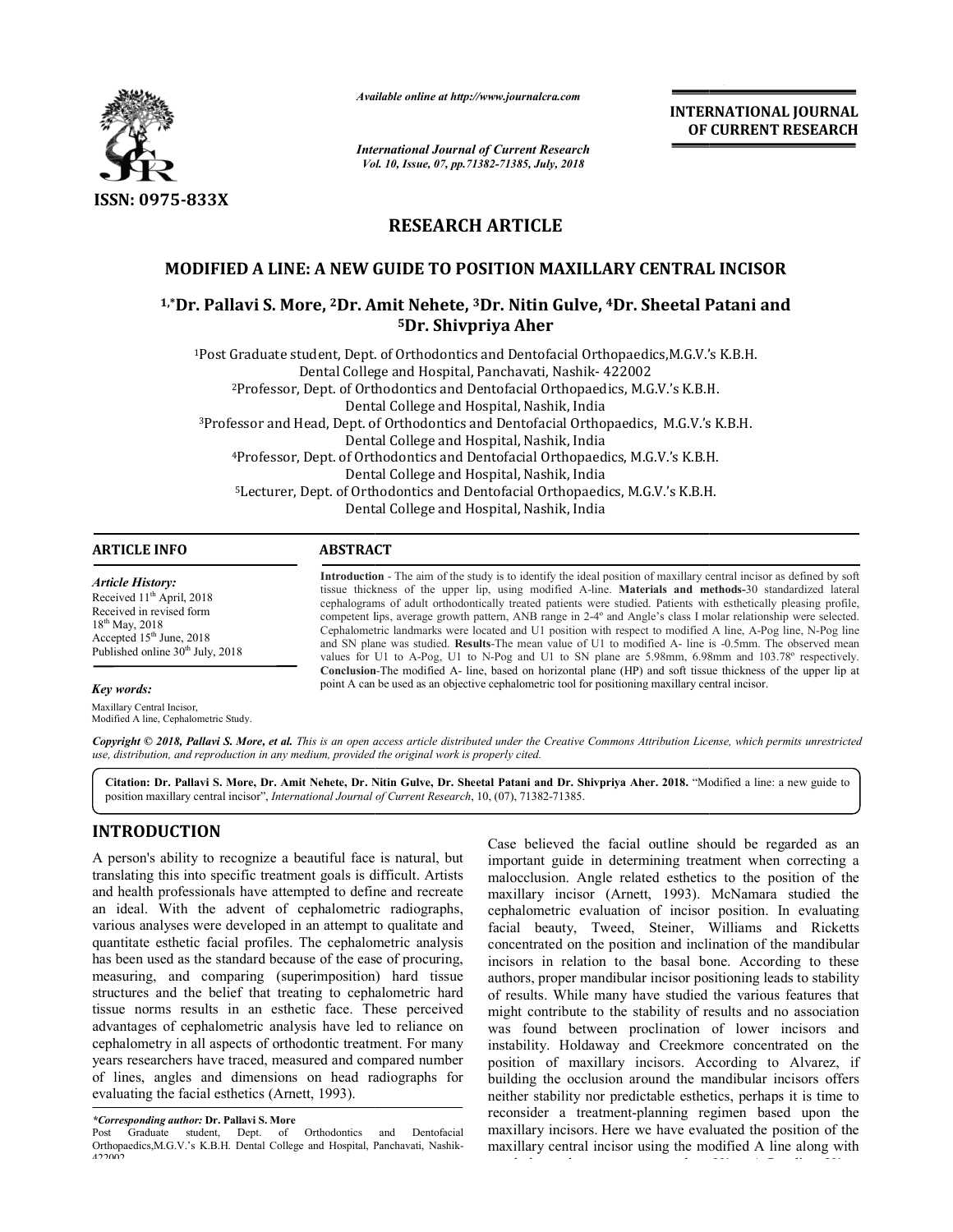N-Pog line and U1 to SN plane in orthodontically treated patients.

**Aim:** To identify and define the position of the maxillary central incisors with respect to upper lip thickness using modified A-line and other commonly used measurements like A-Pog line, N-Pog line and SN plane.

# **MATERIALS AND METHODS**

In this study, post treatment lateral cephalograms of the 30 adult patients treated in the department of the orthodontics were selected.

## **Selection criteria for the sample were as follow**

- All exhibited esthetically pleasant profile with competent lips.
- Age range was 18 to 25 years.
- All exhibited average growth pattern.
- Angle ANB was  $2-4^0$
- All exhibited Angle's class I molar relationship with average overjet and overbite.

The tracing of lateral cephalogram was done by single investigator and crosschecked.

The landmarks used in this cephalometric analysis are the following:

- $\bullet$  Sella (S), the centre of the pituitary fossa.
- Nasion (N), the most anterior point of the nasofrontal suture in the midsagittal plane.
- Subspinale (A), the deepest point in the midsagittal plane between the anterior nasal spine and prosthion
- Pogonion (Pog), the most anterior point in the midsagittal plane of the contour of the chin.

## **The planes and lines used are:**

- SN plane: plane formed by joining points Sella and Nasion.
- Horizontal plane  $(HP)^4$ : it is a constructed plane, which is a surrogate Frankfort plane, constructed by drawing a line 7˚ from SN plane.
- A-Pog line: line drawn by joining point A and pogonion.
- N-Pog line: line drawn by joining points Nasion and pogonion.
- Modified A line<sup>2</sup>: This is marked by drawing a line parallel to the HP from point A on the maxilla to the soft tissue of upper lip, then divided into thirds. Modified A line is perpendicular to this line from one– third mark nearest osseous point A. (Refer Fig.)

#### **Following linear and angular measurements were used.**

- U1to modified A line (linear)
- U1 to A-Pog line (linear)
- U1 to N-Pog line (linear)
- U1 to SN plane (angular)

## **RESULTS**

For modified A line, the mean of the values obtained for the samples in this study was calculated. The calculated mean is - 0.54 with standard deviation of 2.617709. To compare the observed values of U1 to A-Pog line with the expected mean value of 2.7 mm the't' test for specified value of population mean is used at 95% confidence level and 29 degrees of freedom .Similarly the observed values of U1 to N-Pog line are compared with the mean expected value of 3 mm. Also, the angle between U1 to SN plane is compared with the expected average angle of 102˚. The results obtained are shown in the Tables 1 and 2. Aesthetically it is expected that the mean value of U1 to A-Pog line should be 2.7mm. In the observed patients the values obtained are different and the difference between mean and observed values is statistically significant. Similarly the mean value of U1 to N-Pog line should be 3 mm. In the patients it is observed that there is significant difference between expected and observed.While for the value of U1 and SN plane (angular), obtained values are not statistically different from the established mean angle of 102º. Thus it can be seen that measurement U1 to A-Pog line differs from the expected mean value but the measurement U1 to N-Pog line does not differ from the expected mean value significantly.

# **DISCUSSION**

With the paradigm shift, a soft-tissue profile esthetics play a significant role in modern orthodontics. Treatment methods are sometimes chosen or modified based on the goal of improving, or at least not compromising the esthetics.<sup>7</sup> The discovery of a diagnostic method that can relate incisor position with the soft tissue it supports may encourage clinicians who would like to move away from diagnostic lines and angles based on osseous projections. Because the maxillary incisors support the upper and lower lips, they are one of the main determinants of profile acceptability that orthodontists can control with their therapies. Hence in this study position of the maxillary incisor is been evaluated for the esthetics and facial harmony (Alvarez, 2001). The greatest value of cephalometrics is in the field of comparative studies, such comparisons divulge and demonstrate changes that have occurred and strongly indicate responses to orthodontic therapy that has been employed. The lateral cephalogram provides information on the positions of the maxillary incisors, maxilla, mandibular incisors and mandible. The determination of incisor position is a part of most cephalometric analyses. Downs (1948, 1952 and 1956), Steiner (1953, 1959 and 1960), Tweed (1953 and 1954), Ricketts (1960, 1972 and 1981), Riedel (1952) and McNamara (1986) all present specific measures of incisor position (Ellis, 1986).

Various authors have studied the profile aesthetics using the lateral cephalogram taken in natural head position as the best photographs from which to evaluate the profile are taken with the patient relaxed and looking straight ahead (Viazis, 1991; Viazis, 1991). Traditional cephalometric analyses use the sella–nasion or Frankfort horizontal planes as reference lines. A number of investigations have expressed concerns about the use of these planes. Ellis and McNamara have recommended the use of Frankfort horizontal line. But, reliance on numbers, lines, and angles has always held some diagnostic limitations for clinicians. The current diagnostic confusion has developed because of the unreliability of so many of our commonly taught systems.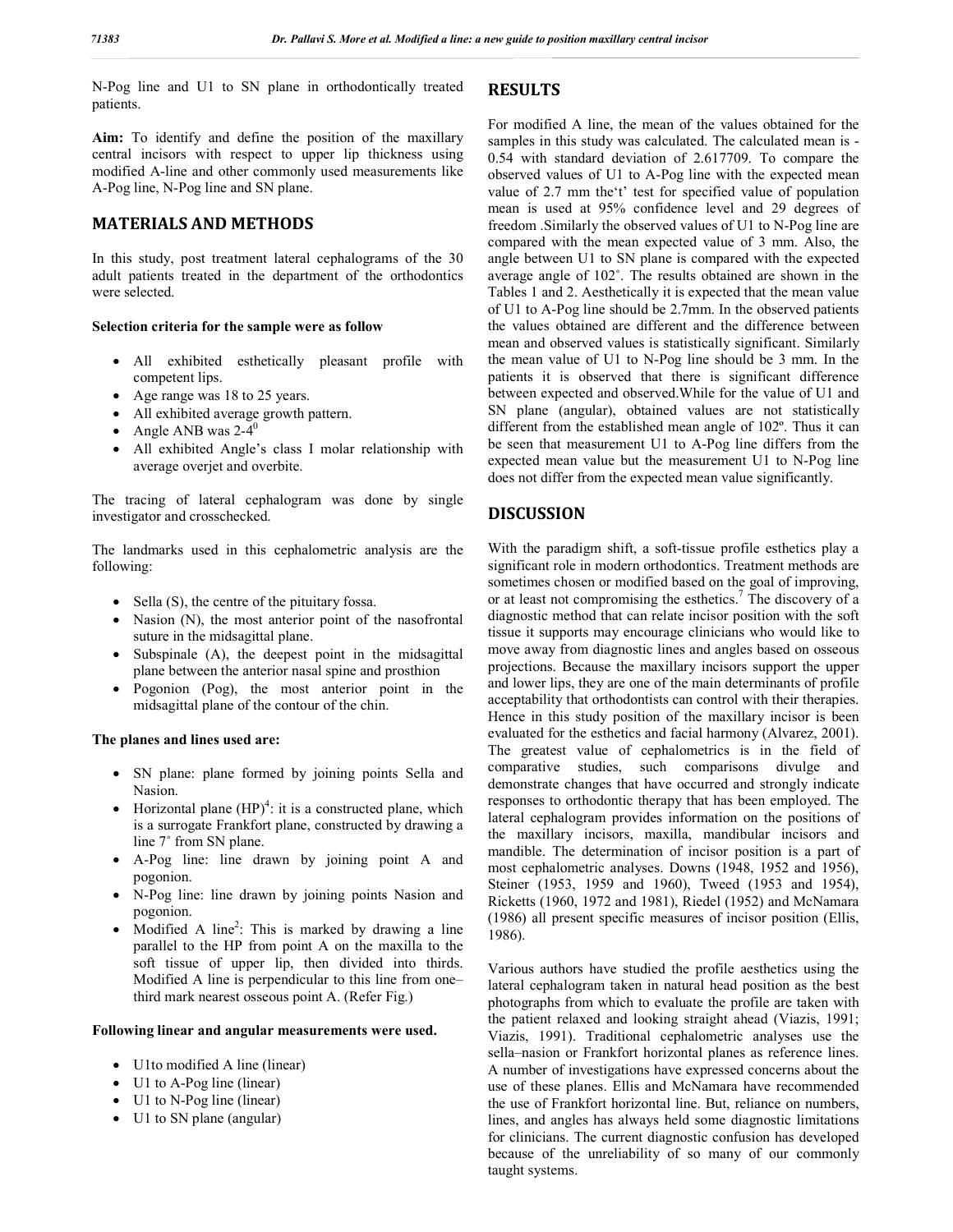**Table 1.**

| Sr. No.             | Measurement           | <b>Obtained Mean Values</b> |
|---------------------|-----------------------|-----------------------------|
|                     | U1 to Modified A line | $-0.5$ mm                   |
| $\mathcal{D}$<br>۷, | $U1$ to A-Pog line    | 5.9833 mm                   |
|                     | U1 to $N$ -Pog line   | 6.9833 mm                   |
|                     | U1 to SN plane        | 103 78 <sup>°</sup>         |

| Measurement               | Established Norms (Downs, 1956; Alam,<br>2012; Graber, 1997) | Mean value | S.D.       | S.E.   | t value | p value | Remark        |
|---------------------------|--------------------------------------------------------------|------------|------------|--------|---------|---------|---------------|
| U1 to Modified A line     |                                                              | $-0.5$     | 2.617      |        |         |         |               |
| U1 to A-Pog line (linear) | $2.7 \text{ mm}$                                             | 5.9833     | 2.065      | 0.3771 | 8.7057  | 0.000   | Significant   |
| U1 to N-Pog line (linear) | 3 <sub>mm</sub>                                              | 6.9833     | 2.916      | 0.5326 | 7.4797  | 0.000   | Significant   |
| U1 to SN plane (angular)  | $102^{\circ}$                                                | 103.783    | 6.575<br>4 | .2005  | 1.485   | 0.148   | Insignificant |



**Figure 1. Modified a line**

These systems often function well enough for patients who fall within a narrow range of "normal", but are much less useful for those patients whose characteristics lie outside those restricted boundaries. Clinicians hesitate to use unfamiliar data, and that may explain their reluctance to endorse more recent diagnostic and treatment-planning guides (Alvarez, 2001). In this study, evaluation of the maxillary incisor position is done with the modified A line and other traditional measurements in 30 orthodontically treated cases. Modified 'A' line used in this study is the modification of the A line. The A line is originally suggested by Alfredo Alwarez (Alvarez, 2001). He used true horizontal as a horizontal reference plane to draw "A line" and suggested that this "A line" should touch or pass within 1 mm of the facial surface of the maxillary central incisor. In this study constructed horizontal plane (HP) (Burstone et al., 1978) is used hence we designate this line as Modified A line. As modified A line is used here, mean value was calculated for the samples. Results showed that the mean value for modified.

A line is -0.54 mm (S.D. 2.62) in orthodontically treated patients with esthetically pleasing profile. This line takes into consideration the soft tissue thickness of the upper lip at point A. Very few studies have been done to include this criteria for the positioning of maxillary central incisor. As this line has used soft tissue thickness of upper lip at point A; it can allow clinician to position the maxillary central incisor more labially in case of thicker lips for harmonious results. Results with traditional measurements showed that the linear parameters U1 to A-Pog line and U1 to N-Pog line were significantly different than recommended mean values. This supports the opinion by earlier researchers that clinician can't always rely on these parameters for positioning of maxillary central incisors. Whereas, the difference between the mean and observed values for the angle U1 to SN plane was statistically insignificant. As soft tissue thickness of the upper lip is considered, racial and gender factor can also be taken into consideration. There is a further scope for increasing the sample size to determine the

mean value of U1 to the modified A line of U1 to the modified A line over larger and the modified A line over<br>The model of U1 to the model of U1 to the model of U1 to the model of U1 to the model of U1 to the model of U1